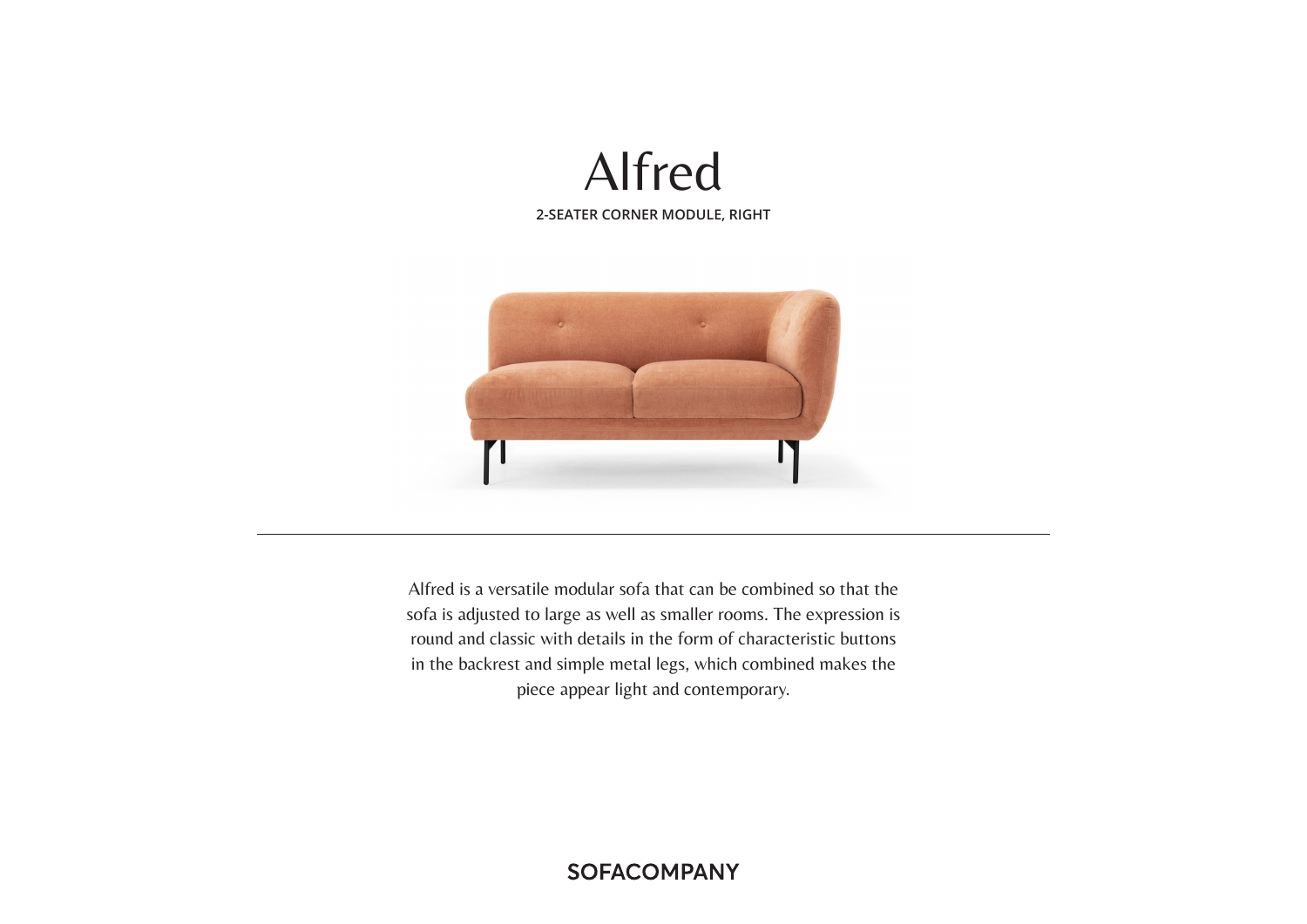# **MATERIAL COMPONENTS**

Frame: FSC wood 100% Foam: High Resilience Fire Retardant Foam Legs: Wood: FSC wood 100% Surface meets requirements of.: Reach, Painted: standard 16 CFR 1303 – PASS

# **SAFETY AND STABILITY**

Our products are always developed and tested against EN 16139. 1 & 2. EN-1021 1 & 2, BS5852 0 & 1, CA TB 117-2013.

# **PACKAGING MATERIAL & SHIPPING**

The use of packaging materials are minimized without compromising protection of the product during transport. Chairs and sofas are protected in a cardboard box and when needed wrapped in a protective layer of recycled plastic. Shipping and transportation is in addition CO2 neutral.

**PACKAGE MEASUREMENTS** 61 x 149 x 86 cm, 31 kg

### **WARRANTY**

Warranty against manufacturing defects (materials and craftsmanship) is standard as follows:

Frame: Lifetime Foam: 5 years Upholstery/Fabric: 5 years

Wear, tear and damages to the products are not covered under this warranty.

**TEXTILE** See our textiles here

**DESIGNER** SAYS WHO

# **2-SEATER CORNER MODULE, RIGHT**





760